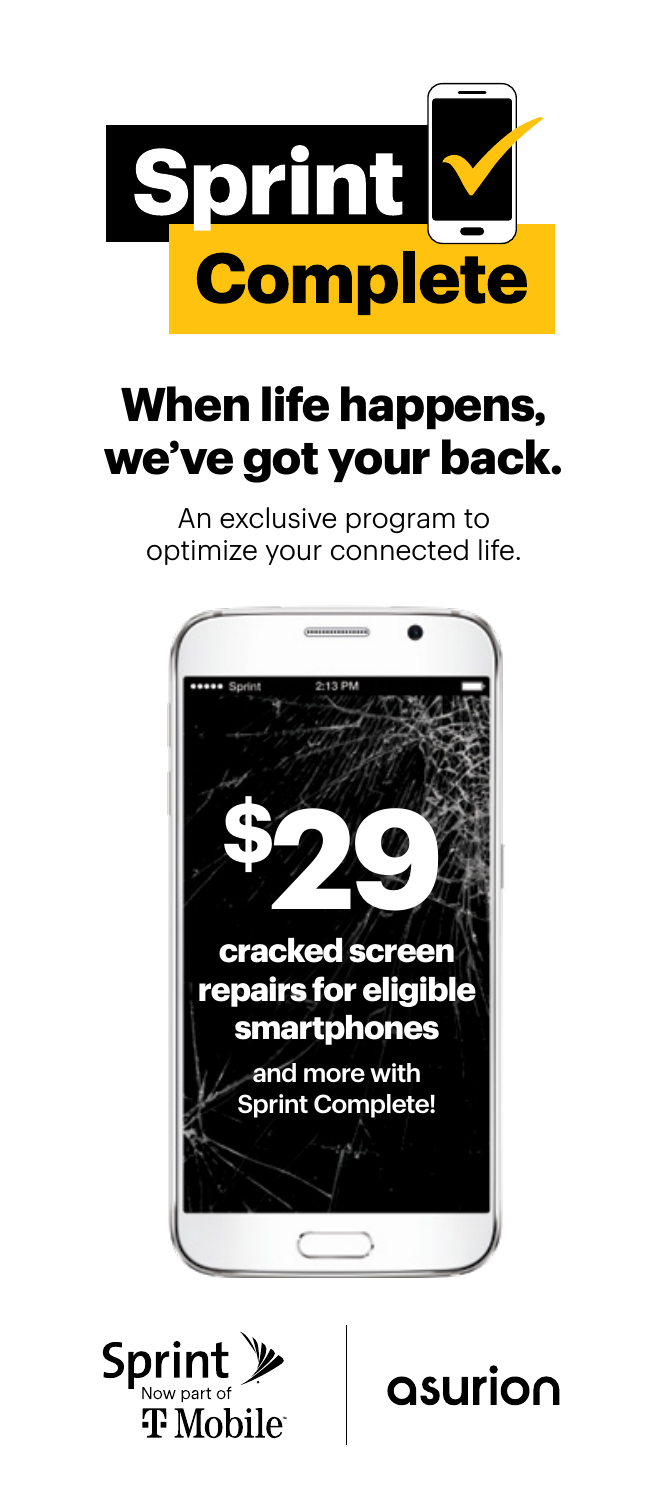

Sprint Complete is a combination of the insurance Equipment Replacement Program (ERP), the service contract Equipment Service and Repair Program (ESRP), and Tech Expert in Tiers 2-5. Available for select smartphones and smartwatches.

**In New York only,** residents may purchase the programs of Sprint Complete separately.

### INSURANCE (ERP) PROGRAM



### **Next-day replacement**

If your device is lost or stolen, receive a replacement as soon as the next business day, potentially saving you hundreds.

### SERVICE CONTRACT (ESRP) PROGRAM



### **\$29 cracked screen repair**

For pricey "oops" moments, pay just \$29 for trusted screen repair at one of hundreds of T-Mobile repair stores, or schedule a Tech Expert visit to your home or office. Other types of repairs are available at T-Mobile repair stores.



### **AppleCare® Services**

With an eligible device, you get 24/7 priority access to Apple experts via phone and chat and direct access to certified repairs at Apple Stores and Apple Authorized Service Providers for the first two accidental damage from handling claims and all malfunction claims during the first two years.

### TECH EXPERT PROGRAM



### **Unlimited cloud storage<sup>1</sup>**  $m$  classes with  $\alpha$  and  $\alpha$

No worries – keep your memories safe with automatic, full-resolution backup for photos and videos via the Complete Storage app. riacos via the complete otorage app.

#### **Password protection** are placed with the fulfilled with the fulfilled with  $\mu$

Stay safer online! Password management tools to help you protect your accounts, along with personalized help to restore your identity via the Complete Security app. u ranzeu<br>.



### **video Find Tech Expert help**

each a live U.S.-based Tech Expert for unlimited help with your device via the Sprint Complete app. You can also get help with:<sup>2</sup> time u.s.-pased recirexpert for u  $\kappa$  fou can also get help with:  $\epsilon$ 

### Device setup

Your phone your way, including fast and easy content ERP Insurance Coverage transfer to your new device — even learn a cool thing or two — with the help of a live U.S.-based Tech Expert.

#### Device checkup vice cneckup

Keep your phone going faster and longer with a device checkup. Includes battery replacement as needed,<br>beced on testing <sup>3</sup> based on testing.<sup>3</sup>

### Smart home support

Looking to simplify your life with the power of<br>toobpology? Get queternized support for your sma technology? Get customized support for your smart home issues from our team of Tech Experts.

### Small and medium business

Skip the help desk. Get live tech help for all your connected business devices from our team of Tech Experts. In California, Asurion Protection Services Insurance Agency, LLC,  $C_0$  Exportection  $P$ 

and technician availability, and may be subject to the Accidental Damage<br>Handling claim limit. Devices with missing pieces of glass or damage bey the cracked screen do not qualify for screen damage repair. Repairs only available for eligible devices, in select locations, subject to parts<br>and technician availability, and may be subject to the Accidental Damage from<br>Handling claim limit. Devices with missing pieces of glass or

<sup>1</sup> Complete Storage is a benefit of ESRP for Tier 1 devices only. Complete Storage for Tier 2-5 devices included with Tech Expert. 1 Complete Storege is a benefit of ESPP for Tier 1 devices only Complete Storage for Tier 2-5 devices included with Tech Expert.

<sup>&</sup>lt;sup>2</sup> All features may not be available in all areas, at all times, or for all devices. Not available for Tier 1 customers.

<sup>&</sup>lt;sup>3</sup> Battery replacement is covered under ESRP, and eligibility subject to performance thresholds as shown on SprintComplete.com.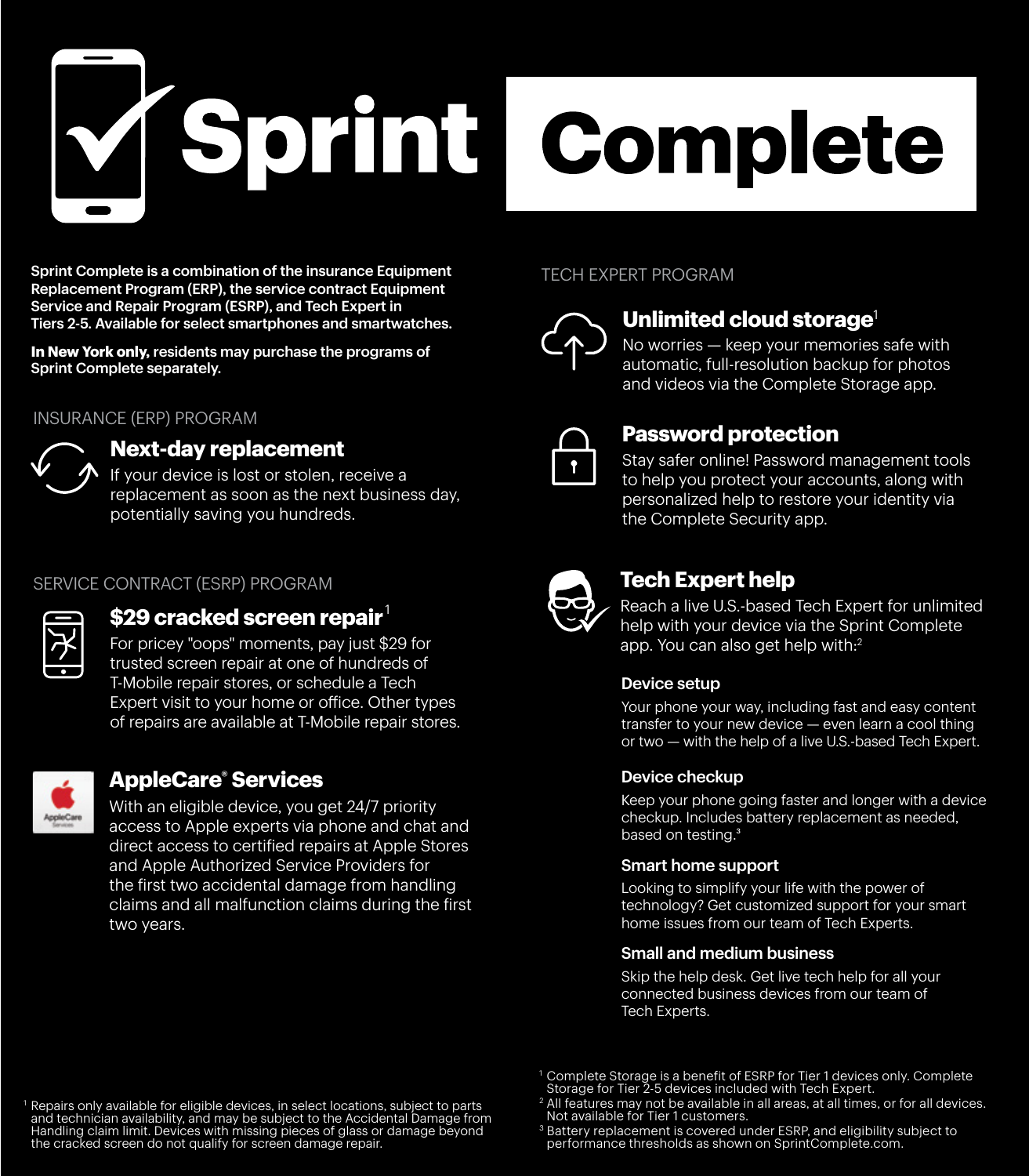### Summary of Key Terms and Conditions

Sprint Complete is a combination of the insurance Equipment Replacement Program (ERP), the service contract Equipment Service and Repair Program (ESRP), and Tech Expert in Tiers 2-5. To view the full Terms and Conditions of program coverage, you may do one of the following before you enroll:<br>(2) A letter

(1.) Ask your sales representative,

(2.) View and download online at SprintComplete.com/Terms, or **(3.)** Call 1-800-584-3666.

We will also provide you full Terms and Conditions after enrollment.

|                                        |                                                                                                                                                                                                                                                                                                                                                                                         | <b>Sprint Complete</b> |                               |        |                   |  |
|----------------------------------------|-----------------------------------------------------------------------------------------------------------------------------------------------------------------------------------------------------------------------------------------------------------------------------------------------------------------------------------------------------------------------------------------|------------------------|-------------------------------|--------|-------------------|--|
| <b>Monthly</b>                         | Tier <sub>1</sub>                                                                                                                                                                                                                                                                                                                                                                       |                        | Tiers 2-4                     |        | Tier <sub>5</sub> |  |
| charge <sup>1</sup>                    | \$9                                                                                                                                                                                                                                                                                                                                                                                     |                        | \$15                          |        | \$19              |  |
| Replacement<br>equipment               | • Claims may be fulfilled with new or refurbished<br>equipment.<br>• If the same make and model is not available, a<br>comparable model will be substituted. Color,<br>features, and accessory compatibility are not<br>quaranteed.<br>• Apple Watch claims are not eligible for repair.<br>Replacements will only be fulfilled with the<br>model and color combination sold by Sprint. |                        |                               |        |                   |  |
| Tech Expert <sup>2</sup>               | N/A                                                                                                                                                                                                                                                                                                                                                                                     |                        | Included                      |        |                   |  |
| Photo and<br>video backup <sup>3</sup> | <b>Unlimited</b>                                                                                                                                                                                                                                                                                                                                                                        |                        |                               |        |                   |  |
| Cancellation<br>policy                 | You may cancel your optional coverage at any<br>time and receive a prorated refund/credit.                                                                                                                                                                                                                                                                                              |                        |                               |        |                   |  |
| Arbitration                            | Program coverage contains binding arbitration<br>(express state exemptions may apply; please see<br>your program terms and conditions).                                                                                                                                                                                                                                                 |                        |                               |        |                   |  |
|                                        |                                                                                                                                                                                                                                                                                                                                                                                         |                        | <b>ERP Insurance Coverage</b> |        |                   |  |
| Covered<br>incidents                   | Loss, theft, and physical damage (excluding ADH).                                                                                                                                                                                                                                                                                                                                       |                        |                               |        |                   |  |
| ERP<br>Insurance<br>claim limits       | Maximum of three claims within any consecutive<br>12-month period. Equipment replacement value<br>maximum of \$2,000 per claim.                                                                                                                                                                                                                                                         |                        |                               |        |                   |  |
| <b>ERP Insurance Deductibles</b>       |                                                                                                                                                                                                                                                                                                                                                                                         |                        |                               |        |                   |  |
|                                        | Tier 1                                                                                                                                                                                                                                                                                                                                                                                  | Tier 2                 | Tier 3                        | Tier 4 | Tier 5            |  |
| <b>Device</b><br>replacement           | \$50                                                                                                                                                                                                                                                                                                                                                                                    | \$125                  | \$225                         | \$275  | \$275             |  |
| Device repair                          | \$25<br>\$115<br>\$65<br>\$140                                                                                                                                                                                                                                                                                                                                                          |                        |                               |        | \$140             |  |

ERP is underwritten by Continental Casualty Company, a CNA  $\sum_{i=1}^{n}$  is an activitient by commental company (CNA), Chicago, IL, and administered by Asurion Protection Services, LLC, a licensed agent of CNA (In Iowa, Lic. #1001002300. Services, LLC, a licensed agent or CIVA (in lowa, LIC. #1001002300.<br>In California, Asurion Protection Services Insurance Agency, LLC, CA Lic. #OD63161. In Puerto Rico, Asurion Protection Services of Puerto Rico, Inc.). ESRP is provided by Asurion Warranty Protection Services, LLC, or one of its affiliates. Terms and conditions are subject to change. Coverage terms may vary by state and eligibility may vary by device. All applicable taxes and surcharges extra. Visit SprintComplete.com/Terms for complete terms, conditions, and limitations of coverage.  $\overline{11}$  California, Asuffort Protection services insurance Agency, LLC,

### Important Information

For approved claims, a repair or replacement device will be provided at our discretion. For repairs, you will be required to bring or mail your device to an authorized repair center. Remote repair options may be available at time of claim for select devices subject to parts and technician availability. Additional information on repairs is available at phoneclaim.com/sprint, which includes a list of eligible devices, types of repairable damage, and available select repair locations.

Repair eligibility is subject to change. If you have an eligible device that is not repairable, a device that is ineligible for repair, there is not an authorized repair location available, or we decide that a replacement is necessary, you will receive a replacement device and be charged the replacement service fee. If you have a water-resistant device, it may not be water resistant after repair. After your repair, your device will be of like kind and quality with similar features and functionality.

Changing Your Device: In the ESRP portion of your coverage, if you change to a device that is covered under Asurion Administration, the Asurion Administration service fees will apply and any prior ADH and malfunction claims will carry over to the newly activated device. If you change to a new eligible device that is covered under ACS Administration, the ACS Administration service fees will apply as applicable and any prior ADH or malfunction claims will not carry over to your new device because your claim count resets.

|        | <b>Device Schedule</b>                                                                                                                                                                                                                                                                                                                                                                                                                             |
|--------|----------------------------------------------------------------------------------------------------------------------------------------------------------------------------------------------------------------------------------------------------------------------------------------------------------------------------------------------------------------------------------------------------------------------------------------------------|
| Tier 1 | ANS Netstick GTC USB Modem. ANS WatchMeGo. Motorola E4.<br>Motorola E5 Play, Motorola E5 Plus, LG K30, LG Stylo 4, LG Stylo 6,<br>LG Tribute Dynasty, LG Tribute Empire, LG Tribute Royal, Samsung<br>Galaxy Tab A 8.4, Samsung Grand Prime, Samsung J3 Achieve,<br>Samsung J7 Refine, Sonim XP3                                                                                                                                                   |
| Tier 2 | Apple iPhone 6S (16 GB, 32 GB, 64 GB, 128 GB), Apple iPhone SE (16<br>GB, 32 GB, 64 GB, 128 GB), Apple iPhone 7 (32 GB, 128 GB), Apple<br>iPhone 8 (64 GB, 128 GB), Apple Watch Series 3 and 4, HTC One<br>M8, HTC One M9, Google Pixel 3a, Google Pixel 3a XL, LG G4, LG<br>G5, Motorola Z3 Play, Samsung Galaxy A51, Samsung Galaxy A6,<br>Samsung Galaxy Watch Active2 40mm, Samsung Galaxy Watch<br>Active2 44mm                               |
| Tier 3 | Apple iPhone 6S Plus (16 GB, 64 GB, 128 GB), Apple iPhone 7 Plus<br>(32 GB, 128 GB), Apple iPhone 8 Plus (64 GB, 128 GB), Apple iPhone<br>Xr (64 GB, 128 GB), Apple iPhone 11 (64 GB, 128 GB), Apple iPhone<br>SE 2 256 GB, Google Pixel 3, Google Pixel 4 64 GB, HTC 5G Hub, HTC<br>One M10, HTC Bolt, LG G6, LG G7 ThinQ, LG G8 ThinQ, LG G8X ThinQ,<br>OnePlus 7 Pro 5G, Samsung Galaxy S7 32 GB, Samsung Galaxy S8 64<br>GB, Samsung Galaxy S9 |
| Tier 4 | Apple iPhone Xr 256 GB, Apple iPhone 11 256 GB, Google Pixel 3 XL,<br>Google Pixel 4 128 GB, Google Pixel 4 XL 64GB, LG V30+, LG V40<br>ThinQ, Samsung Galaxy Note 8, Samsung Galaxy S8 Plus 64 GB,<br>Samsung Galaxy S8 Active, Samsung Galaxy S9+, Samsung Galaxy<br>S10e 256 GB, Samsung Galaxy S10, Samsung Galaxy Note 10                                                                                                                     |
| Tier 5 | Apple iPhone X, Apple iPhone Xs, Apple iPhone Xs Max, Apple iPhone<br>11 Pro (64 GB, 256 GB, 512 GB), Apple iPhone Pro Max (64 GB, 256 GB,<br>512 GB), Google Pixel 4 XL 128 GB, LG V50 ThinQ, Samsung Galaxy<br>Note 9, Samsung Galaxy S10+ (128 GB, 512 GB, 1 TB), Samsung Galaxy<br>Note 10+, Samsung Galaxy S20 5G, Samsung Galaxy S20+ 5G,<br>Samsung Galaxy S20 Ultra 5G (128 GB, 512 GB), Galaxy Z Flip                                     |

Not all models are listed above. For a complete list, deductible amounts, repair eligibility and more, please visit phoneclaim.com/sprint or call 1-800-584-3666. NOTE: This list is changed from time to time. Please check phoneclaim.com/sprint anytime your equipment changes for your applicable fees, deductibles, and monthly charge.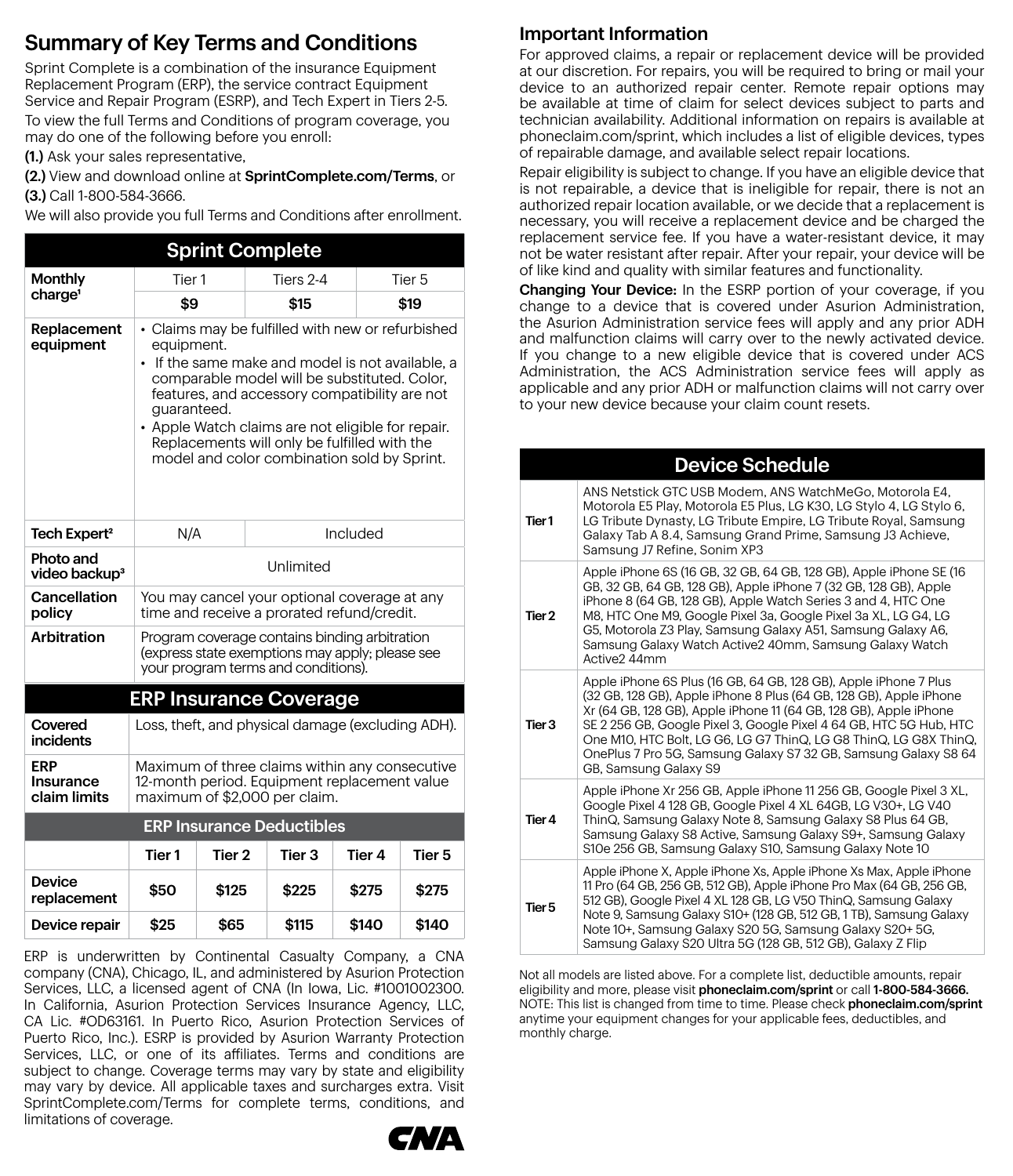|                                                                            | <b>ESRP Service Contract Coverage</b>                                                                                                                                                                                                                   |                                                                                                                                                                                                                                                                                                                                                                                                      |                   |        |        |                   |
|----------------------------------------------------------------------------|---------------------------------------------------------------------------------------------------------------------------------------------------------------------------------------------------------------------------------------------------------|------------------------------------------------------------------------------------------------------------------------------------------------------------------------------------------------------------------------------------------------------------------------------------------------------------------------------------------------------------------------------------------------------|-------------------|--------|--------|-------------------|
|                                                                            | Tier <sub>1</sub>                                                                                                                                                                                                                                       | Tier 2                                                                                                                                                                                                                                                                                                                                                                                               | Tier 3            |        | Tier 4 | Tier <sub>5</sub> |
| Covered<br><i>incidents</i>                                                | Accidental Damage from Handling (ADH), and<br>mechanical and electrical breakdown due to<br>defects in materials or workmanship as a result<br>of normal wear and tear (malfunction).                                                                   |                                                                                                                                                                                                                                                                                                                                                                                                      |                   |        |        |                   |
| Photo and<br>video backup <sup>3</sup>                                     | Unlimited                                                                                                                                                                                                                                               | 5 GB                                                                                                                                                                                                                                                                                                                                                                                                 |                   |        |        |                   |
| <b>ESRP Service</b><br><b>Contract ADH</b><br>claim limits                 | Two ADH claims within a consecutive<br>12-month period.                                                                                                                                                                                                 |                                                                                                                                                                                                                                                                                                                                                                                                      |                   |        |        |                   |
| <b>ESRP</b><br>AppleCare®<br>Services (ACS)<br>Administration <sup>4</sup> | N/A                                                                                                                                                                                                                                                     | Within the first 24 months, ACS<br>Administration will cover the first<br>two ADH claims and all malfunction<br>claims for customers who purchase a<br>new Apple Watch Series 3 or above,<br>or a new iPhone 6s, SE, or above and<br>enroll in coverage within 60 days from<br>device activation. (ACS Administration<br>is only available in the continental<br>United States, Alaska, and Hawaii.) |                   |        |        |                   |
| <b>ESRP Asurion</b><br>Administration                                      | For devices eligible for ACS Administration, the<br>third or subsequent ADH claim and all malfunction<br>claims after 24 months will be covered under<br>Asurion Administration. For all other devices, all<br>claims are under Asurion Administration. |                                                                                                                                                                                                                                                                                                                                                                                                      |                   |        |        |                   |
| <b>ESRP Service Contract Claim Service Fees</b>                            |                                                                                                                                                                                                                                                         |                                                                                                                                                                                                                                                                                                                                                                                                      |                   |        |        |                   |
| <b>AppleCare<sup>®</sup> Services Administration</b>                       |                                                                                                                                                                                                                                                         |                                                                                                                                                                                                                                                                                                                                                                                                      |                   |        |        |                   |
| iPhone ADH Fees - Repair and Replacement Claims                            |                                                                                                                                                                                                                                                         |                                                                                                                                                                                                                                                                                                                                                                                                      |                   |        |        |                   |
|                                                                            |                                                                                                                                                                                                                                                         | Tier <sub>1</sub>                                                                                                                                                                                                                                                                                                                                                                                    | Tier <sub>2</sub> | Tier 3 | Tier 4 | Tier <sub>5</sub> |
| iPhone screen damage<br>repair claims                                      |                                                                                                                                                                                                                                                         | N/A                                                                                                                                                                                                                                                                                                                                                                                                  | \$29              | \$29   | \$29   | \$29              |
| Other iPhone ADH repair<br>and replacement claims                          |                                                                                                                                                                                                                                                         | N/A                                                                                                                                                                                                                                                                                                                                                                                                  | \$99              | \$99   | \$99   | \$99              |

### Apple Watch ADH Fees – Repair and Replacement Claims

| Apple Watch (excluding<br>Edition and Hermès)<br><b>ADH claims</b> | N/A | \$69 | \$69 | \$69 | \$69 |
|--------------------------------------------------------------------|-----|------|------|------|------|
| Apple Watch Edition and<br>Hermès ADH claims                       | N/A | \$79 | \$79 | \$79 | \$79 |

### Asurion Administration

| <b>Repair and Replacement Claims</b>                |        |        |        |        |        |
|-----------------------------------------------------|--------|--------|--------|--------|--------|
|                                                     | Tier 1 | Tier 2 | Tier 3 | Tier 4 | Tier 5 |
| <b>ADH</b> replacement<br>(including screen damage) | \$50   | \$125  | \$225  | \$275  | \$275  |
| <b>ADH</b> repair<br>(excluding screen damage)      | \$25   | \$65   | \$115  | \$140  | \$140  |
| Phone screen damage<br>repair                       | \$25   | \$29   | \$29   | \$29   | \$29   |

All ESRP Malfunction/Operational Failure Claims

### Standalone Coverage

In New York only, residents may separately purchase ERP insurance or an ESRP service contract, which contain the same ERP ERP or ESRP benefits, limitations and deductibles/service fees as under Sprint Complete.

| <b>Monthly Charge</b> |                                                                          |        |        |        |        |
|-----------------------|--------------------------------------------------------------------------|--------|--------|--------|--------|
|                       | Tier 1                                                                   | Tier 2 | Tier 3 | Tier 4 | Tier 5 |
| <b>ERP</b>            | \$2<br>\$2<br>\$2<br>\$2                                                 |        |        |        | \$2    |
| <b>ESRP</b>           | \$7.20<br>\$11.20<br>\$7.20<br>\$7.20<br>\$7.20                          |        |        |        |        |
| <b>Tech Expert</b>    | May be available separately for \$6/month<br>depending upon device type. |        |        |        |        |

If you are enrolled in ERP insurance, and you can submit proof that you have purchased and maintain a separate extended warranty, the monthly premium for ERP will be reduced by \$0.20. \$0.20.

### New York Producer Compensation

Sprint (producer) has a limited license to sell wireless communications equipment insurance in New York (license # LR-541077) and will be paid a portion of your contract purchase price by the insurer, Continental Casualty Company. The producer will be compensated by the insurer if you purchase the insurance. The producer's compensation may vary based on the product you purchased. For more information about compensation, please ask your sales representative.

ESRP without ACS Administration is also available standalone for NY and nationwide customers for \$8.25, \$9.25, or \$12 per month, based upon device tier.

To view the full Terms and Conditions of program coverage, download online at SprintComplete.com/Terms.



- <sup>1</sup> The monthly charge for Sprint Complete includes the cost of insurance provided in the program. For customers who elect insurance coverage, the monthly insurance premium may include fees payable to Sprint and/or Asurion. Monthly charge per device and deductible depend on device type. See schedule on phoneclaim.com/sprint for a complete list of devices with applicable pricing and deductible tiers. All applicable taxes and surcharges extra. Offers may be modified or discounted at any time. 1 2 3 4 4  $\overline{4}$
- <sup>2</sup> Tech Expert may be available separately for \$6/month depending upon device type.
- <sup>3</sup> There may be limitations on the size of each video that can be backed up and secured.
- <sup>4</sup> AppleCare Services Administration is a separate program from AppleCare+. If your device is already enrolled in AppleCare+, it is ineligible for AppleCare Services Administration.

AppleCare® Services, iPhone® and Apple Watch® are registered trademarks of Apple Inc.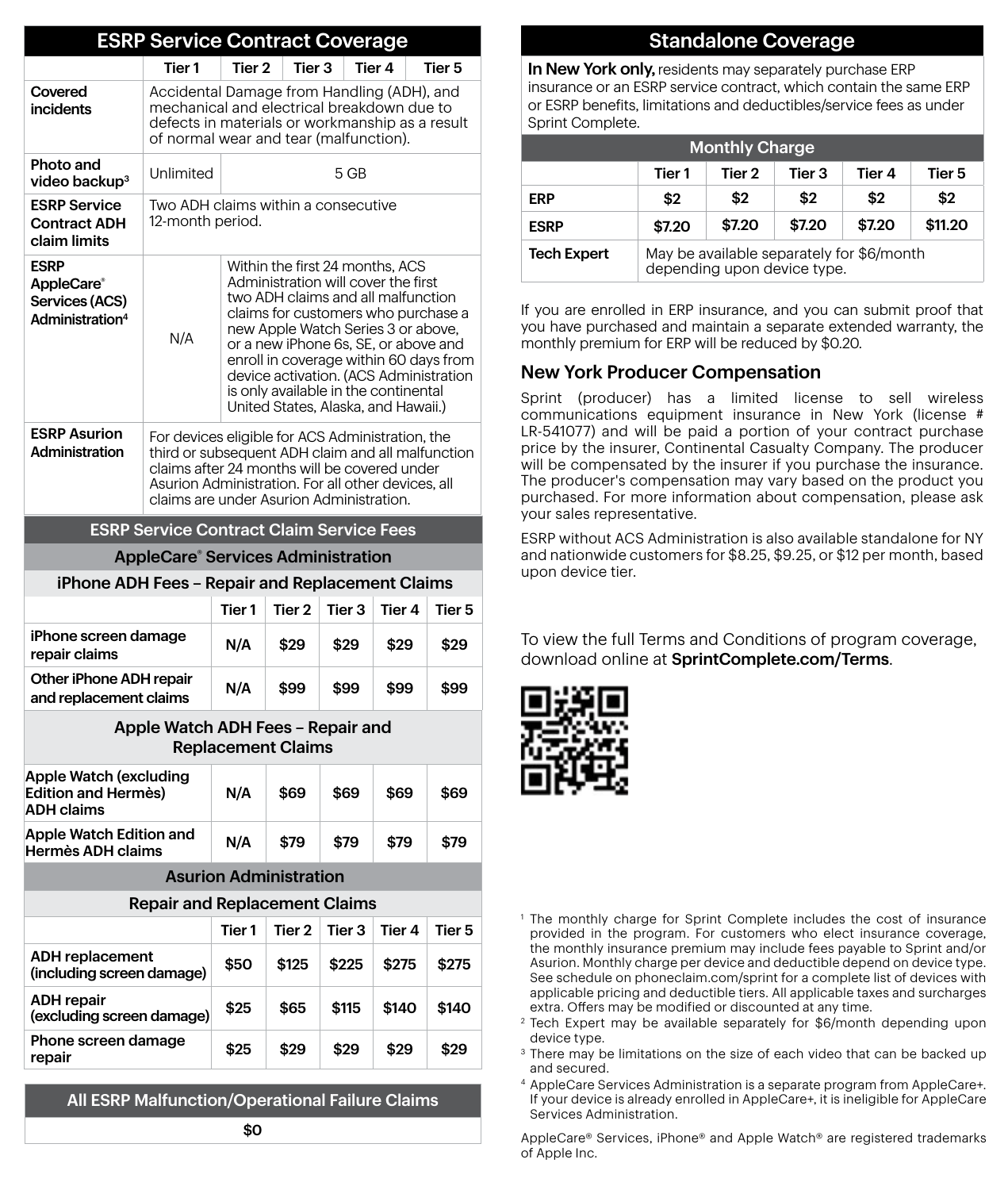# **Get the apps. C**

### Complete your connected life vith these powerful apps. with those power is appe.



### **Complete Storage app**  $\sim$

- Unlimited storage for all your photos and videos.<sup>1</sup>
- Automatic, full-resolution backup.  $\mathcal{P}$  . Payment in formation (if applicable)
- Organize, edit, and share photos.
- Free up memory on your device.
- $\bullet\,$  Easy access to the Sprint Complete app. • Easy access to t



### **Sprint Complete app**

proactive alerts, and schedule a smart home consult. Reach a live U.S.-based Tech Expert for unlimited help with your device — including setup and content transfer. Tech Experts can even show you a cool new feature or two. Receive device tips, shortcuts and



### **Complete Security app**<sup>2</sup>

management tools that carritely you protect your<br>accounts. Includes personalized help from identity restoration pros to help restore your identity. Keep your passwords safe online with password management tools that can help you protect your



### **abilie at T-Mobile Service and Repair store locations in Among Sprint**  $\mathcal{V}_{\mathbf{z}}$

Managing your Sprint account has never been easier with the My Sprint app. It's all right at your fingertips  $$ manage your account, pay your bill, shop for the latest devices, contact support and more.

returned to you within 5 business days in most cases.



### Download Complete Storage today.

 $\mu$ 

Sprint Complete plan.



1 There may be limitations on the size of video that can be uploaded.

2 In order to take full advantage of the Complete Security app, you must also download the Sprint Complete app to receive assistance after a breach. It may be necessary to contact a third party, who may require you to sign a power of attorney.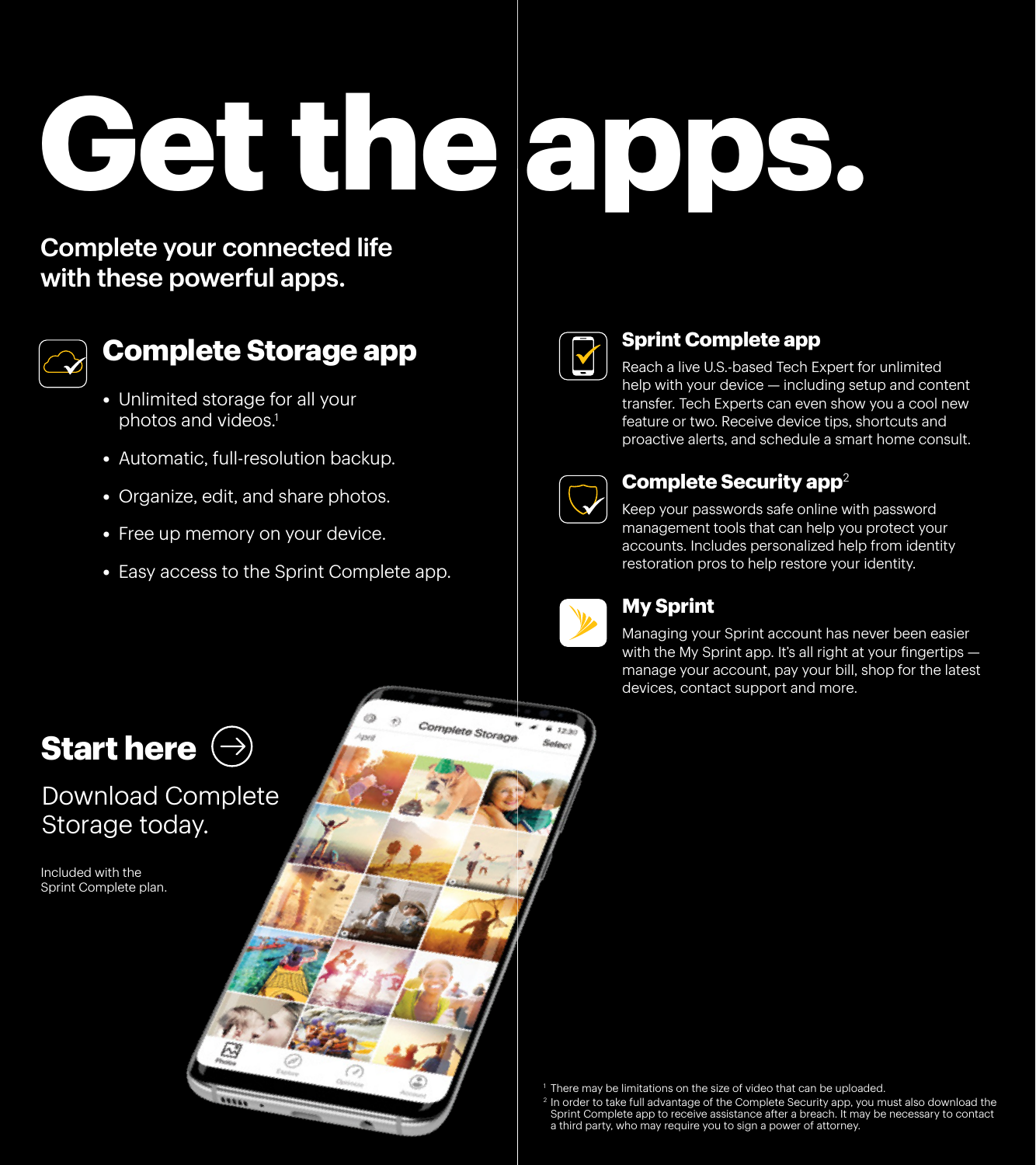## Additional Information

### Duplication of coverage

The Equipment Replacement Program may provide a duplication of coverage already provided by a consumer's insurance (auto, renter, homeowner, personal liability) or other source of coverage. All program coverage begins on the date you enroll your device and continues until canceled or terminated pursuant to the program terms and conditions. The Equipment Service and Repair Program may provide certain enhanced coverage during the term of the manufacturer's warranty.

### Associate qualifications

Unless otherwise licensed, Sprint sales reps are not qualified or authorized to evaluate the adequacy of your existing insurance coverages. Questions regarding this program should be directed to CNA's licensed agent, Asurion Protection Services, LLC, at 1-800-584-3666.

### **Optional**

Insurance and service contract coverage is optional and you are not required to enroll in these programs in order to purchase services or equipment. Insurance program enrollment or claim authorization shall be at the sole discretion of CNA or Asurion in accordance with the terms and conditions and applicable law.

### Device coverage

Coverage is only available for products or devices with cellular connectivity and/or an established MDN. For coverage to apply to a particular device, you must own or lease the device and have used (logged airtime for voice or data use) that device on your enrolled wireless number after initial enrollment. Coverage applies to only one device at any given time and the covered equipment will be your most recently used device on your wireless number at the time of the loss. See terms and conditions for the full definition.

### Covered equipment

Includes wireless device, and if part of the covered loss, one standard battery, one standard charger, one standard watch band, and one Subscriber Identification Module (SIM) card. Devices NOT eligible for coverage: Boost or Virgin devices, 4G-only devices, GSM-only devices, MVNO models, special/limited-edition devices, netbooks, notebooks, desktop modems, intrinsically safe device: r765IS by Motorola, Samsung Gear S II.

### Non-return fee

If your device is damaged or if your lost device is later found, you can avoid non-return fees of up to \$1500 (the fee is based on the cost of the claim to the insurance company) by simply returning the device as directed by us in the return envelope that we provide to you.

### Binding arbitration

THE SERVICE CONTRACT AND COVERAGE CERTIFICATE EACH CONTAIN A BINDING ARBITRATION PROVISION THAT REQUIRES THE SUBMISSION OF ALL DISPUTES (EXCEPT WHERE EXPRESS STATE EXEMPTIONS ARE PROVIDED) TO FINAL AND BINDING ARBITRATION IN ACCORDANCE WITH THE PROVISIONS SET FORTH IN THE SERVICE CONTRACT AND IN SECTION VIII.G OF THE COVERAGE CERTIFICATE.

In the unlikely event we cannot informally resolve any disputes, you will be required to: 1) RESOLVE ANY DISPUTES THROUGH BINDING AND INDIVIDUAL ARBITRATIONS OR SMALL-CLAIMS COURT ACTIONS INSTEAD OF THROUGH THE COURTS OF GENERAL JURISDICTION; AND 2) WAIVE YOUR RIGHTS TO A JURY TRIAL AND TO PARTICIPATE IN CLASS ACTIONS OR CLASS ARBITRATIONS. (EXPRESS STATE EXEMPTIONS MAY APPLY; PLEASE SEE YOUR PROGRAM TERMS AND CONDITIONS.)

NOTE: Any person who knowingly and with intent to injure, defraud, or deceive any insurer, files a statement of claim or an application containing any false, incomplete, or misleading information is guilty of insurance fraud. In Florida, such conduct is a felony of the third degree. In Oregon, this note does not apply.

### Customer support

Asurion and CNA strive to satisfy every customer and ask you to allow them the opportunity to resolve any questions, concerns, or complaints you may have by calling 1-800-584-3666.

All applicable taxes and surcharges extra. Offers may be modified or discounted at any time.

### Insurance Exclusions and limitations

This insurance coverage does contain limitations and exclusions. Loss due to indirect or consequential loss, intentional acts, abuse, technological obsolescence or depreciation, cosmetic damage, unauthorized repair or replacement, pollutants, failure to follow the manufacturer's instructions, manufacturer recall, mechanical or electrical failure, batteries unless it is part of the covered loss, malware, nuclear reaction or radiation, war, governmental action, damage to data, nonstandard external media, and nonstandard software, failure to reasonably protect the device from any further loss, accidental damage from handling, are excluded. All exclusions and limitations can be found in the full terms and conditions.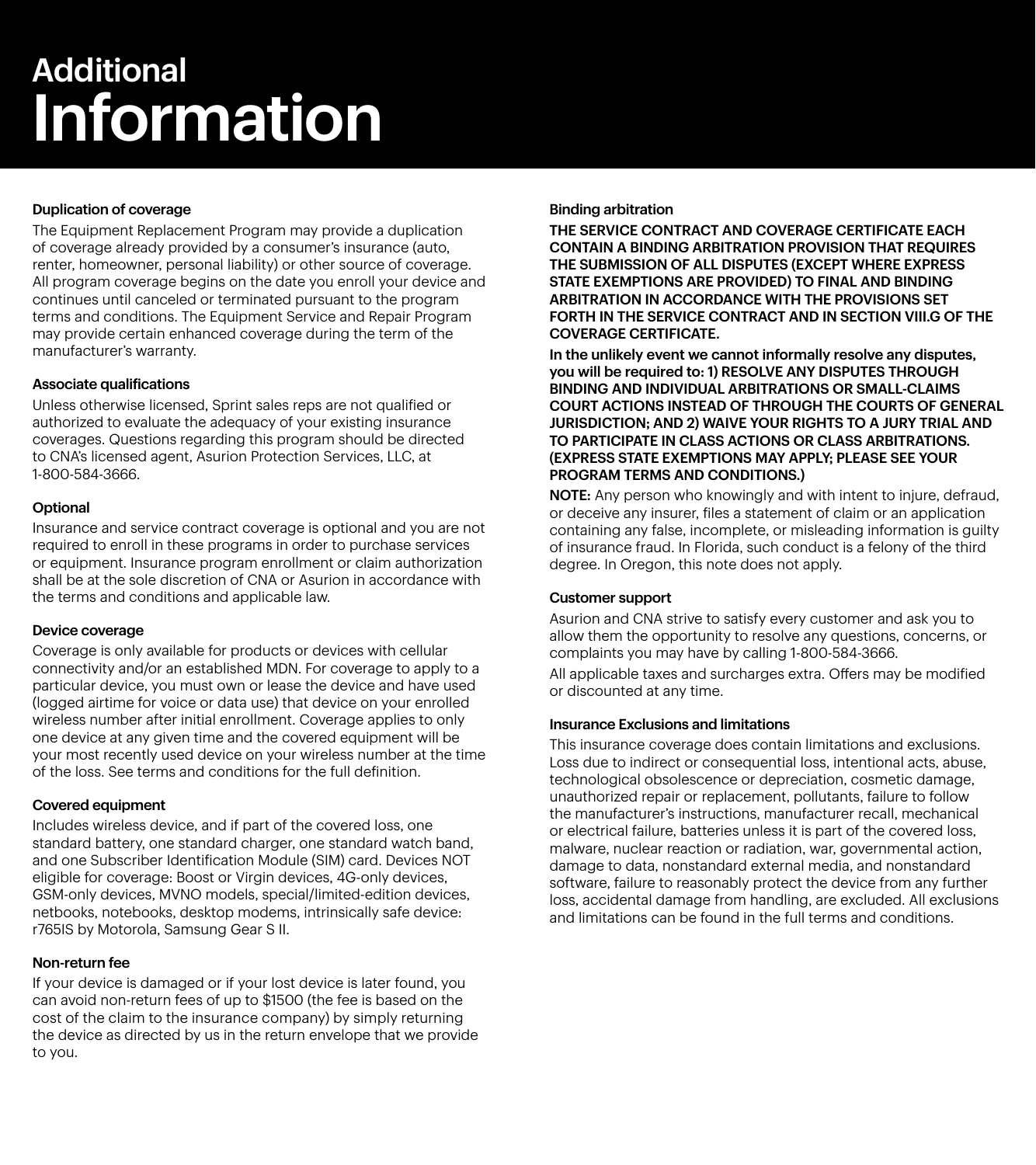## How to make a Claim

### Two ways to make a claim with Asurion:

- Visit SprintComplete.com<br> $\sim$  2011,2000,504,0000
- Call 1-800-584-3666

with these called allows.<br>Note: File your claim within 60 days of your loss.

### Lost/stolen devices

If your device is lost or stolen, contact Sprint immediately at 1-888-211-4727 to suspend your service.

### Here's what you'll need:

- Wireless number
- Device make/model
- Device make/moder<br>• Payment information (if applicable)
- $\mathsf{I} \mathsf{N}$  and share photos. The photos is a share photos of  $\mathsf{N}$  and share photos. • Sprint PIN
- Shipping address

we may require you to provide additional information to • Easy access to the Sprint Complete app. government-issued photo ID. complete your claim, such as proof of purchase and/or a

### Deductible/service fee

Once your claim is approved, a nonrefundable deductible or service fee (when applicable) will be collected from you. See Device Schedule and deductibles or service fees within this brochure or visit **phoneclaim.com/sprint**.

### Damaged/malfunctioning devices

**Samaged/manufictioning devices**<br>If the claim involves replacing a damaged or instructions on how to return the device to us. malfunctioning device, you will be provided with detailed

### AppleCare Services

option to contact Apple directly during AppleCare Services Administration: Customers eligible for ACS Administration also have the

- Visit getsupport.apple.com
- Call Apple at 1-800-694-7466

Within the first 24 months from the date you enroll in coverage, AppleCare Services Administration covers the first two ADH claims and all malfunction claims. Asurion will administer all claims that AppleCare Services does not.

File a claim and access all your benefits at SprintComplete.com

#### Phone repair management tools that can help you protect your

r none repair<br>All Sprint customers have easy access to in-store or mail-in repairs. Convenient in-store phone repairs are available at T-Mobile Service and Repair store locations **and the service of the service** store locations *My Springler* and are typically completed same day. To find a T-Mobile Service and Repair store location near you, visit sprint.com/storelocator. Mail-in repairs are available at T-Mobile authorized service and repair centers by filing a claim at phoneclaim.com/sprint. Mail-in repairs are returned to you within 5 business days in most cases. t customers have easy access to in-stoi

Please note: In-store repair options are only available for select phones and certain types of damage or malfunction.

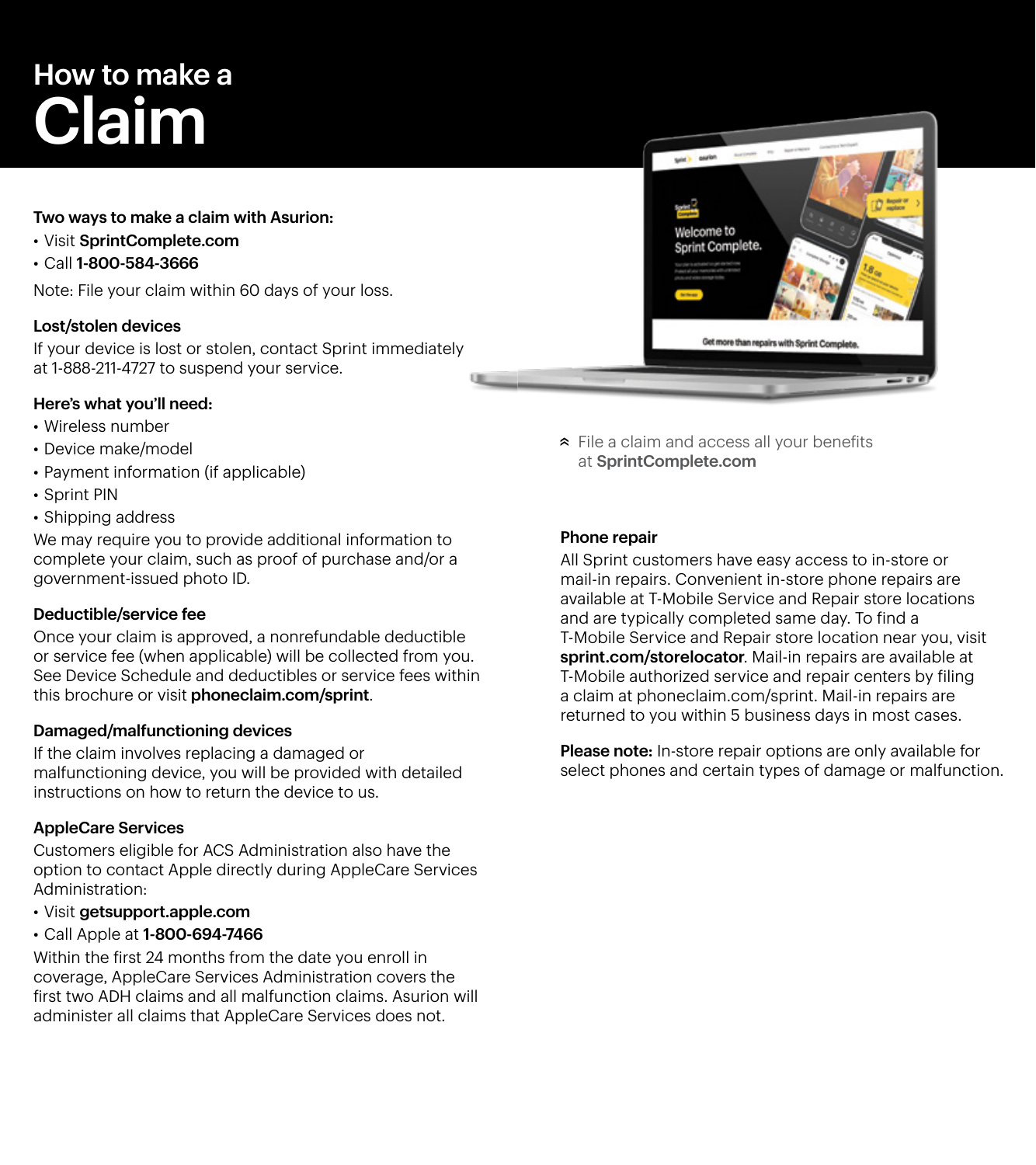

# **Enroll today!**



**Unlimited cloud storage**<sup>1</sup> Signing up is easy, but you must act  $\frac{1}{2}$  ap is easy, but you must act quickly. Simply ask a Sprint sales rep or enroll at **sprint.com**.

Your device is eligible for enrollment within the first 30 days of device activation or upgrade or within 30 days of an authorized repair at a T-Mobile Service and personalized help to restort the book to restore your identity via the second to restore your interest of the s Repair store location. After 30 days, devices may no longer be eligible to enroll.

| Device purchase date: ______ |  |
|------------------------------|--|
| Last date to enroll: ____    |  |

Full retail price of device:

### No device protection?

Customers without device protection are responsible for paying the full retail cost for the repair or checkup. Includes battery replacement as needed,  $\epsilon$ based on testing.3 replacement.